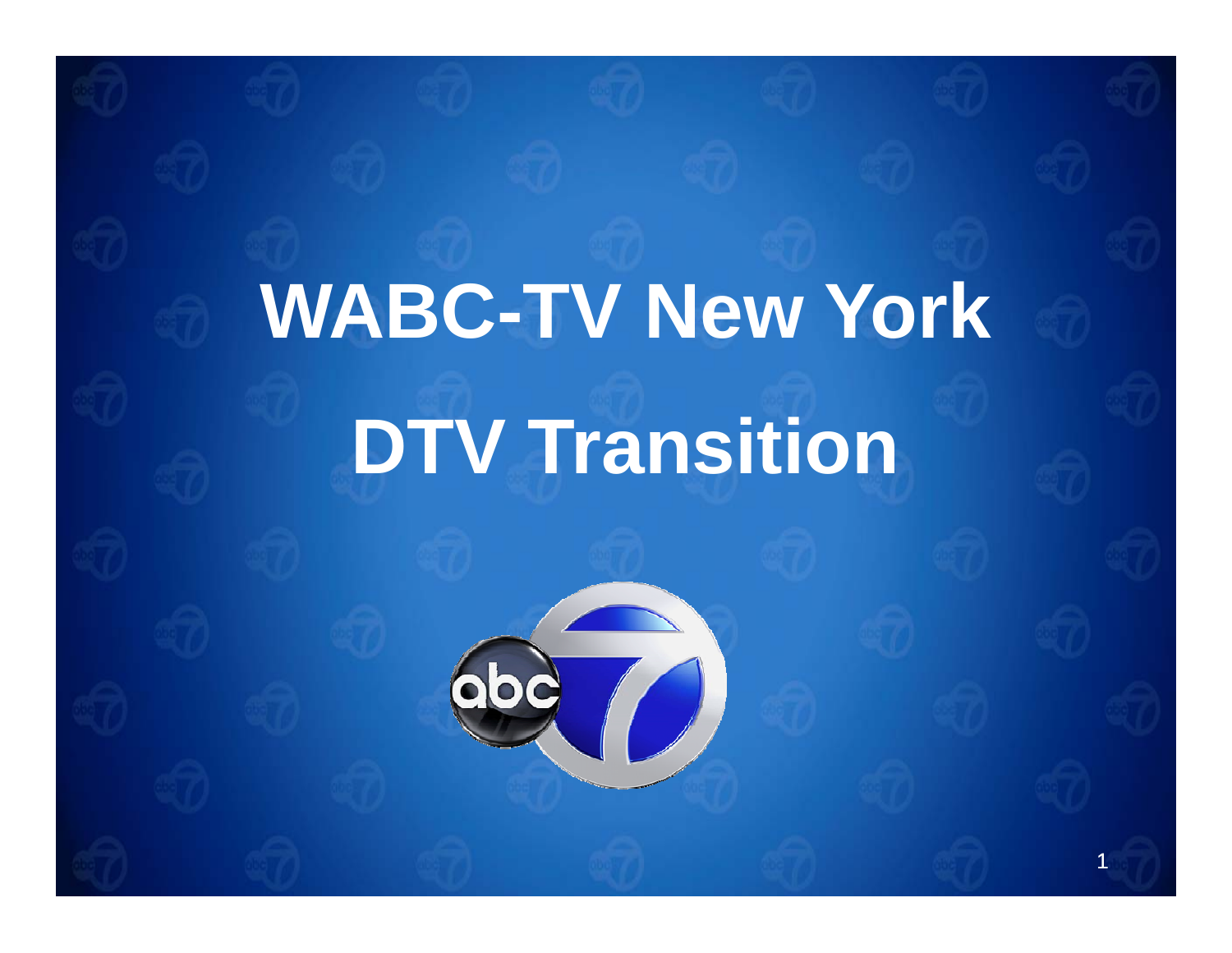#### **WABC-TV and the New York Market**

- **#1 TV k t i th t TV mar e in the coun try**
- **29 counties spread over four states**
- **7 5 million homes and more than 20 million people 7.5**

2

• **#1 station in New York and the most-watched TV station in the entire country**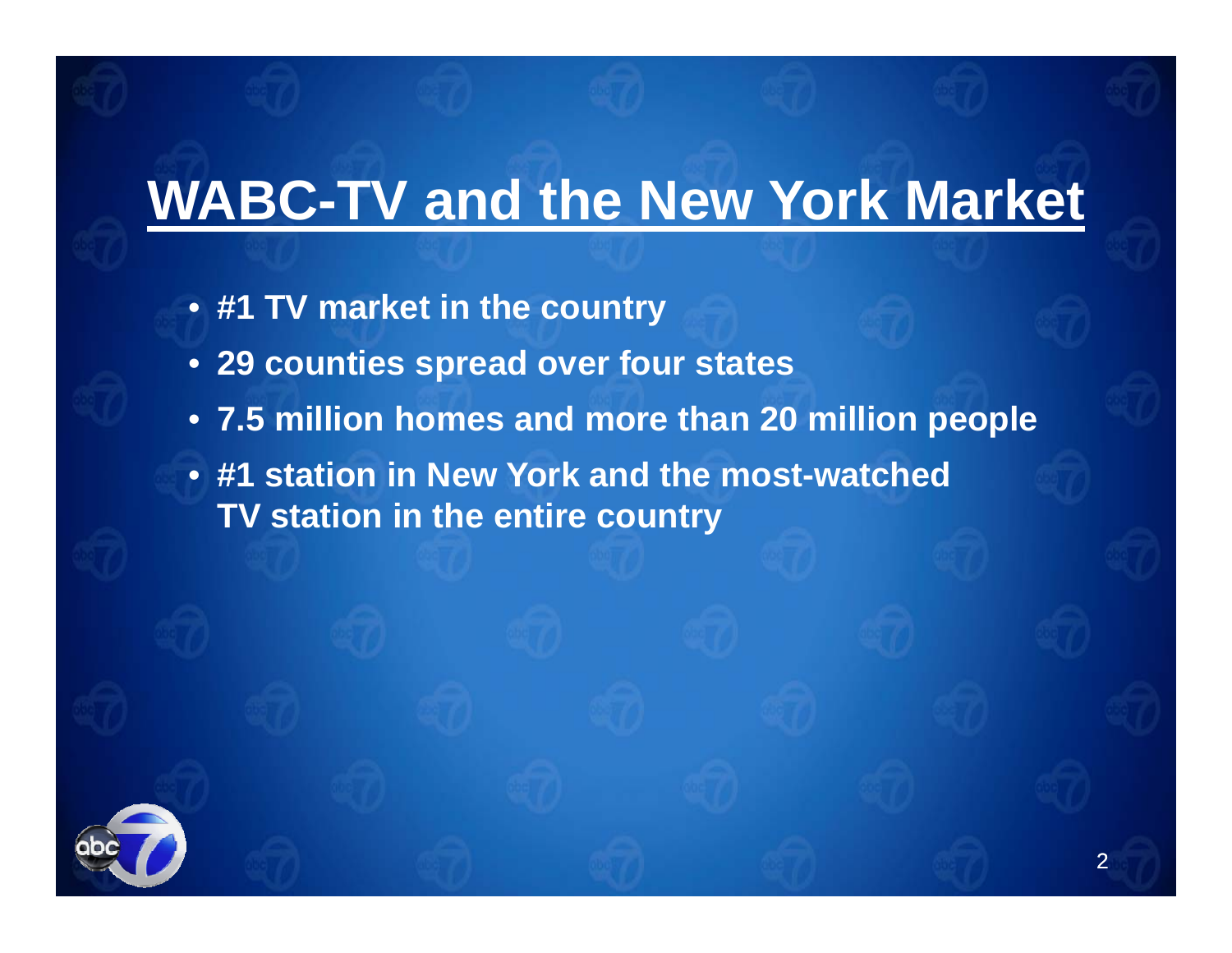# **WABC-TV Platforms**

- **WABC -TV Ch l 7 TV Channel**
- **Live Well HD**
- **Accuweather Channel**
- **7online.com**
- **7togo.com**
- **Taxi TV**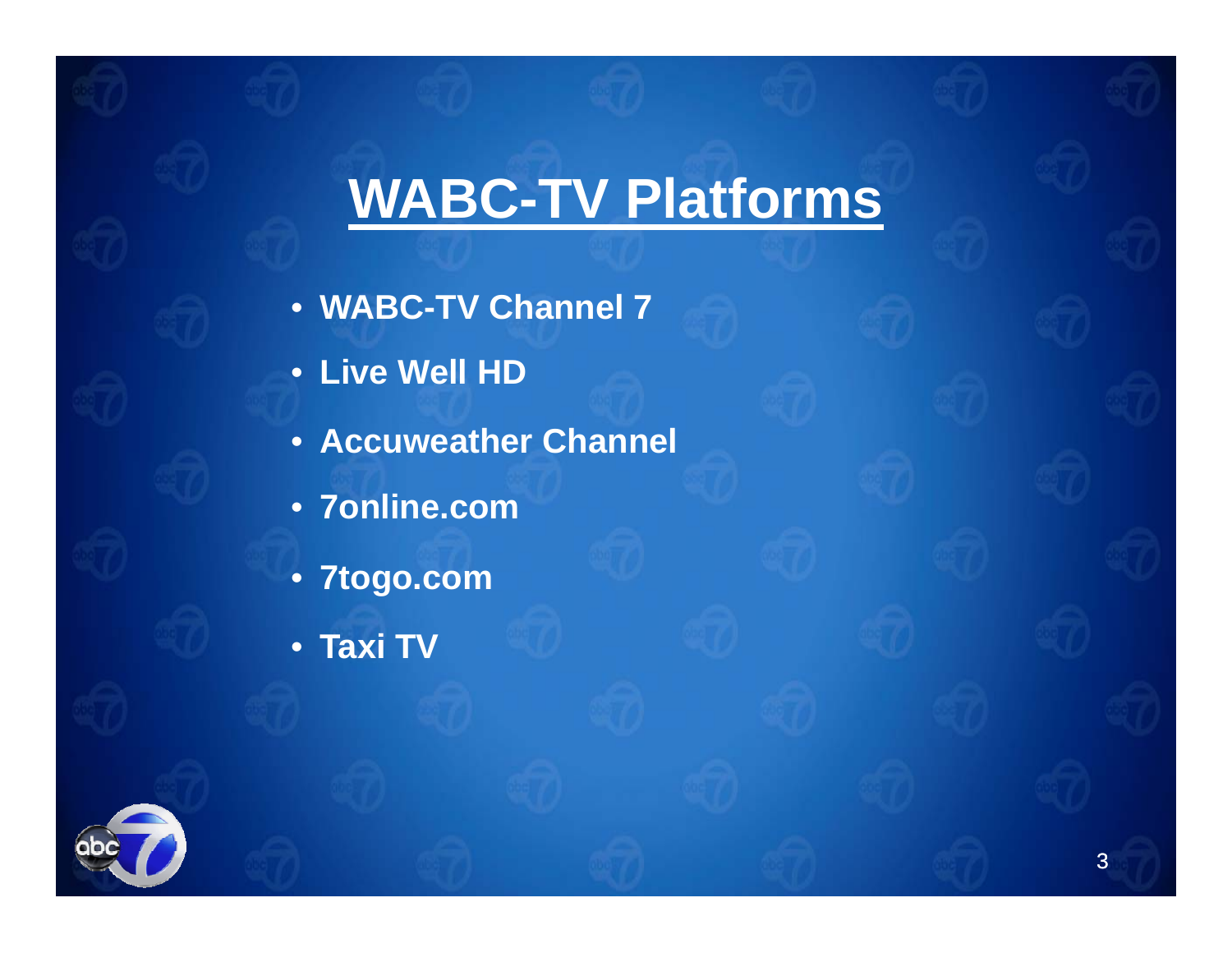# **WABC-TV DTV History**

- $\bullet\,$  The conversion from analog to digital began prior  $\,$ **to 2000**
- **WABC be gg g an di gital broadcastin g from WTC in August 2001**
- **After 9/11, analog and digital transmission facilities had to be constructed at the Empire State Building**
- **WABC was assigned channel 45 by the FCC for DTV**
- **During the FCC's final channel selection process, WABC requested shifting our digital broadcasting to Channel 7**

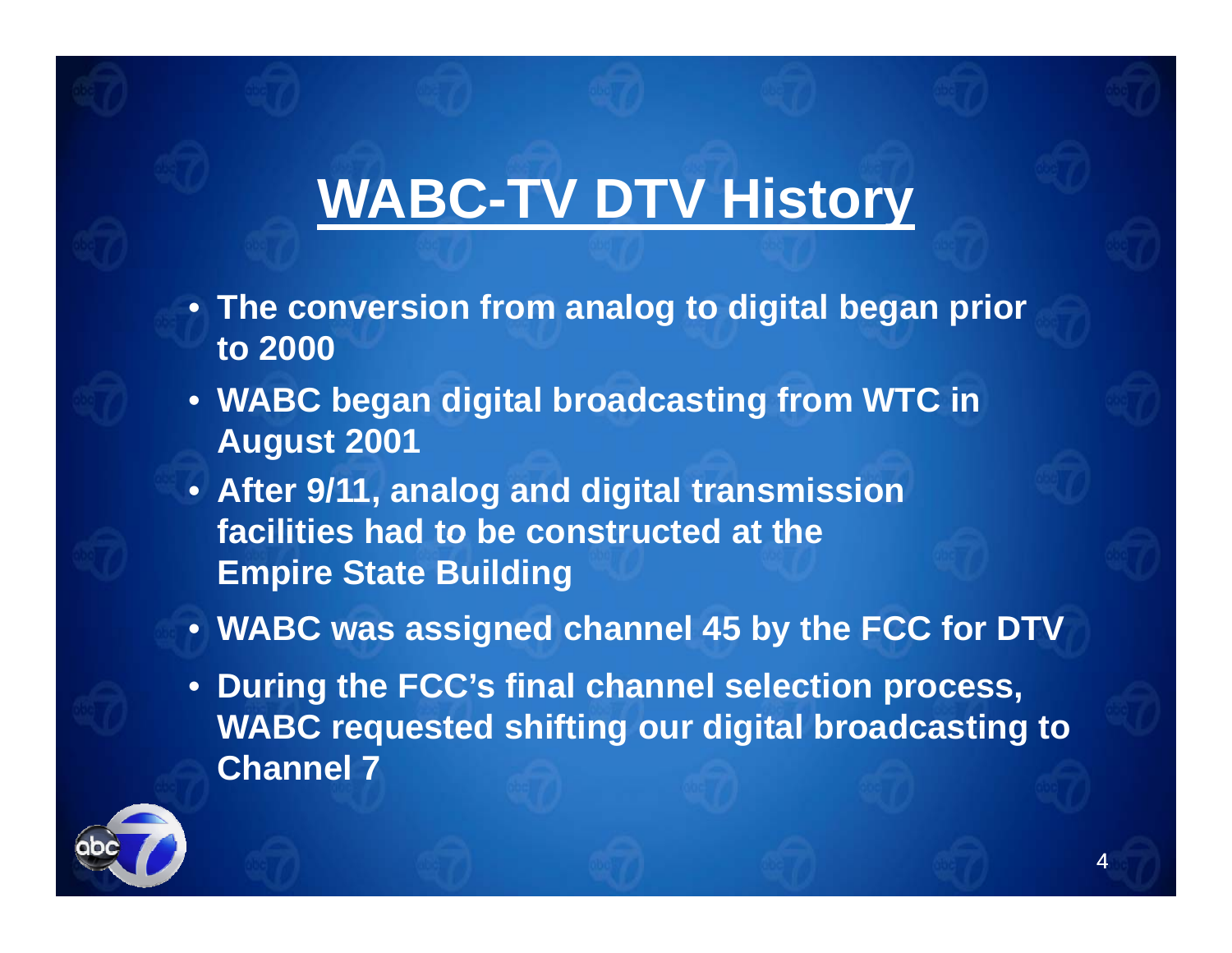#### **WABC DTV on Channel 7**

- Channel 7 appeared to be best choice to serve our **over-the-air viewers:**
	- **We traditionall y , have delivered clear, reliable signals to our viewers on Channel 7**
	- **Viewers would be able to reuse existing antennas**
	- **Preliminary overnight over the air tests delivered reliable signals to test receive locations**
	- **Complications with Channel 7 still remained**

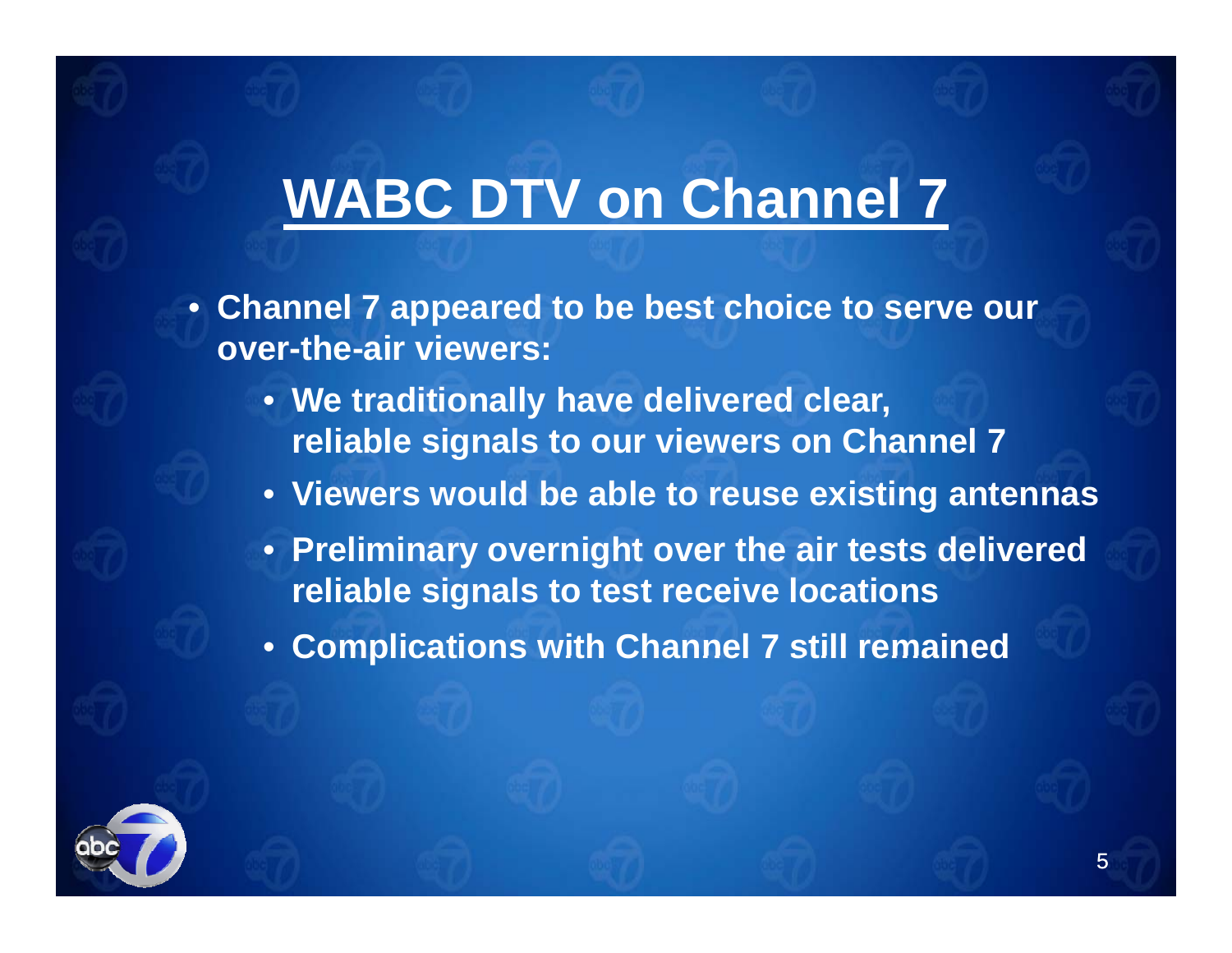# **WABC DTV Marketing Efforts**

• Ran daily Public Service Announcements and crawls

- **DTV information on 7online.com**
- **Town Hall Meetings**
- **Eyewitness News Inserts**
- **News Specials**
- **Phone Bank**

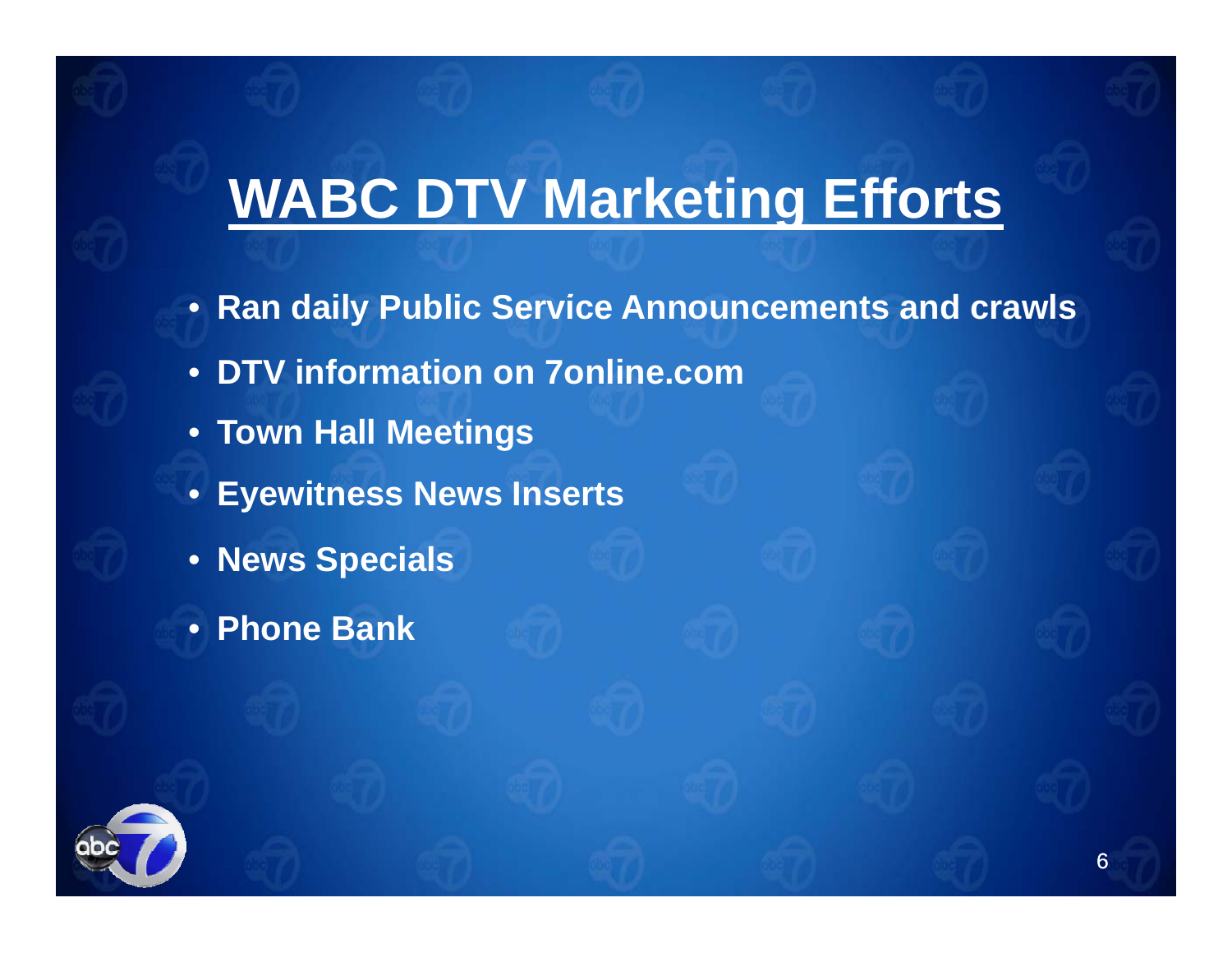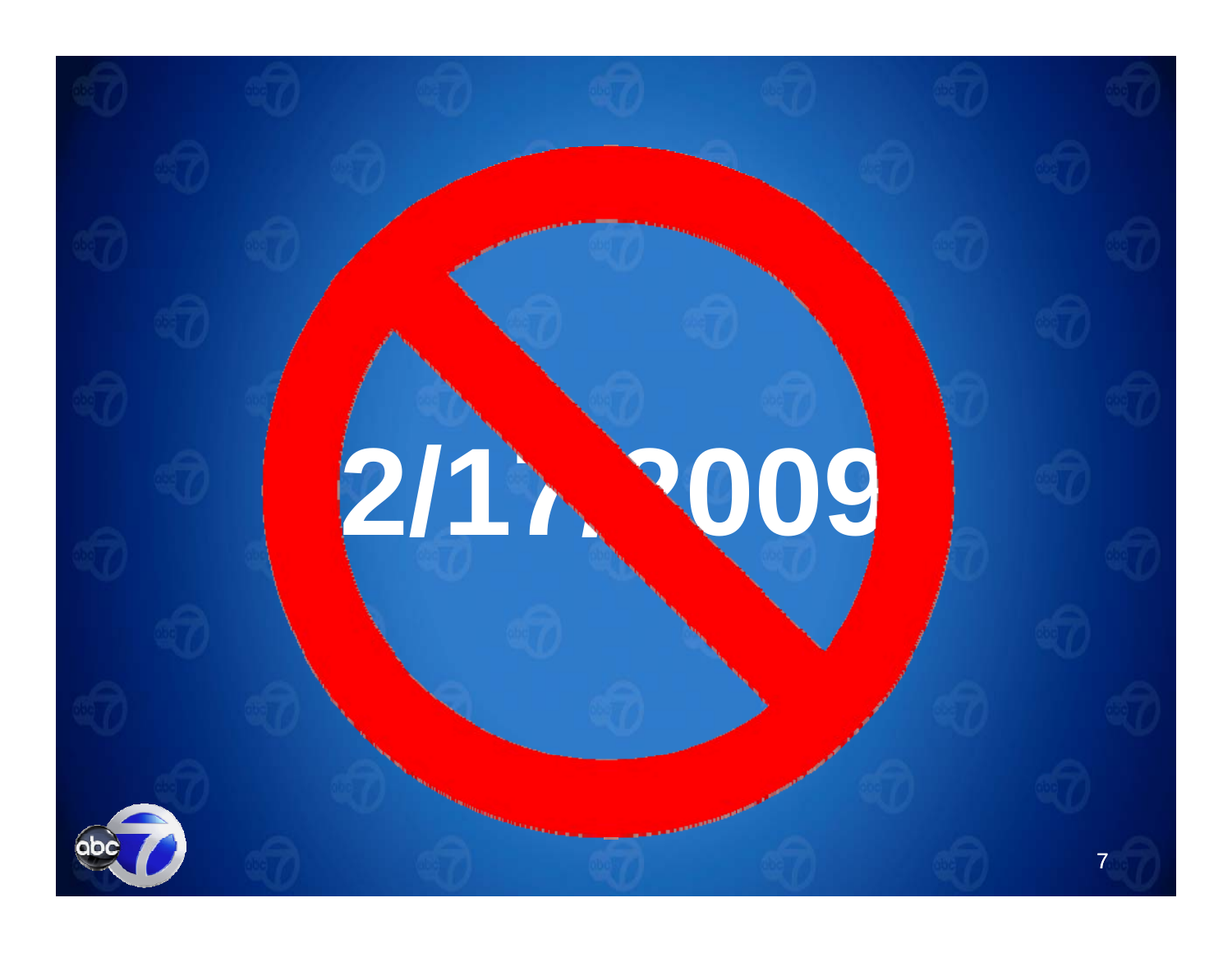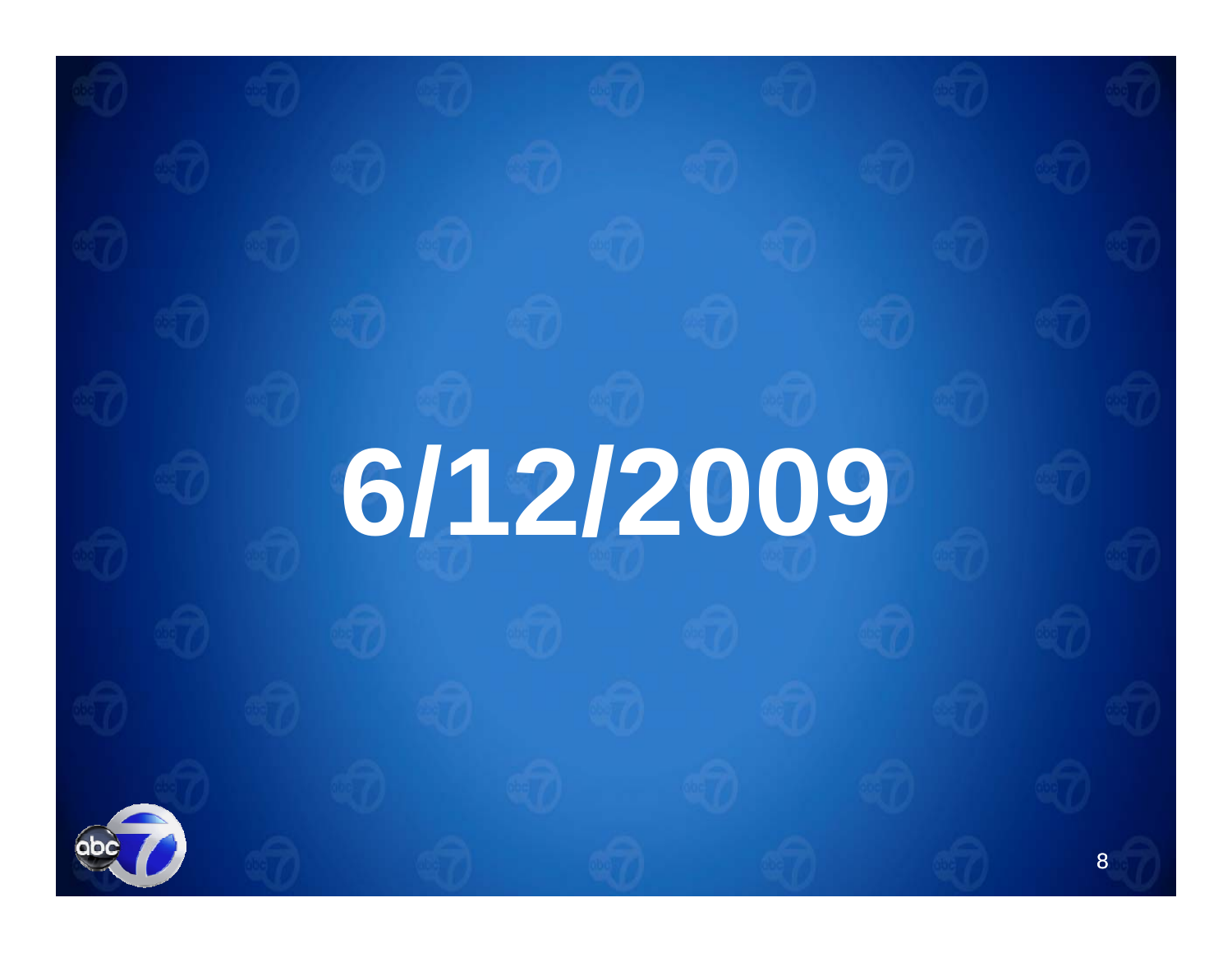#### **DTV Transition 6/12/09**

- WABC switched to digital only broadcasting at **12:30pm on June 12th**
- **Thousands of phone calls received that weekend**

- **Converter box issues**
- **Confusion over rescanning**
- **Wrong antenna**
- **VHF problems**

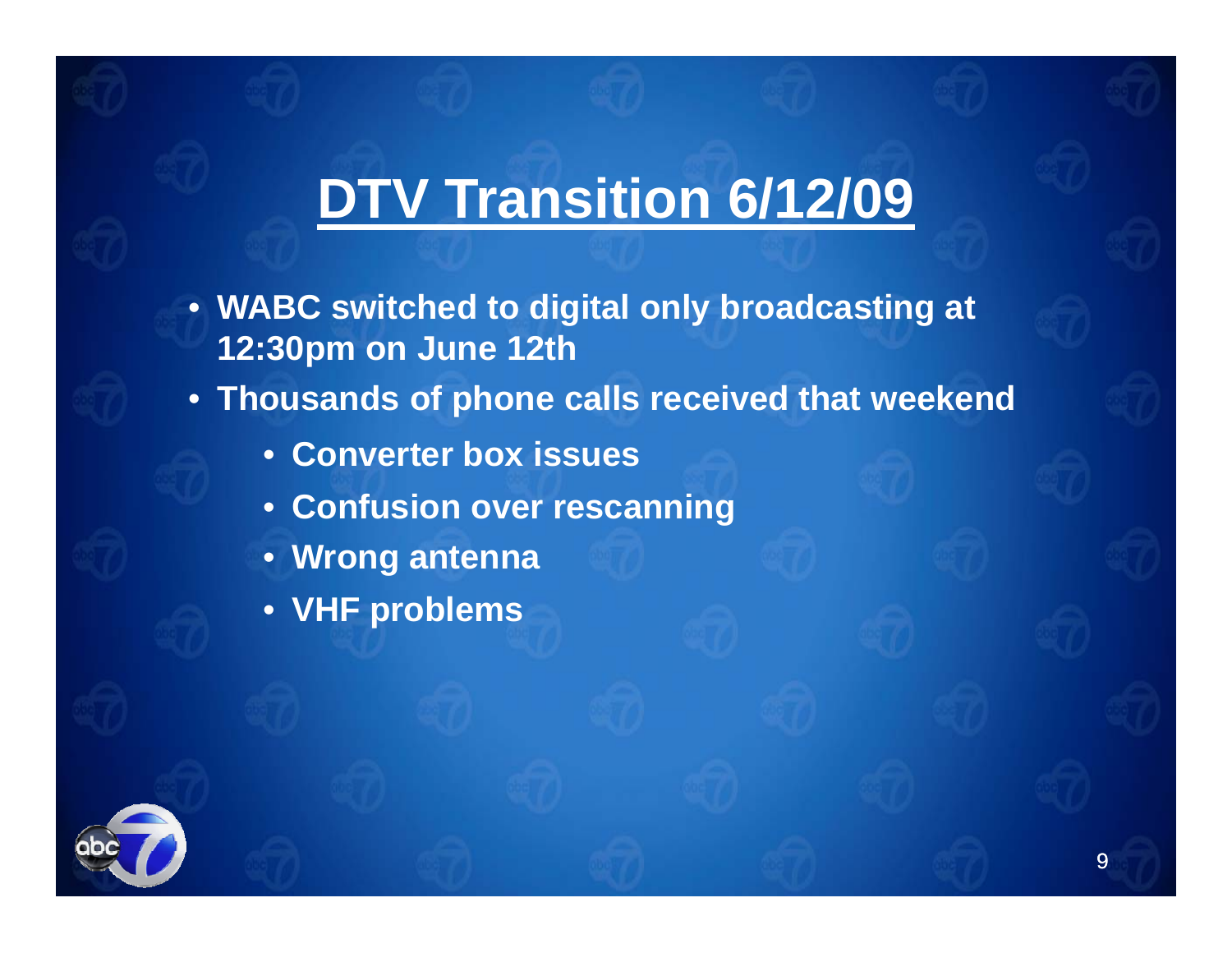#### **WABC-TV DTV Call Center**

- Open 7am-11:30pm Friday, Saturday, and Sunday
- **45 Employees manned phone bank**
- **Average length of call = 22 minutes**
- **Volume was heavy and steady entire weekend**
- **Total call volume approached 8,500**
- **Ma j y orit y of calls came from 718 & 917 area codes**

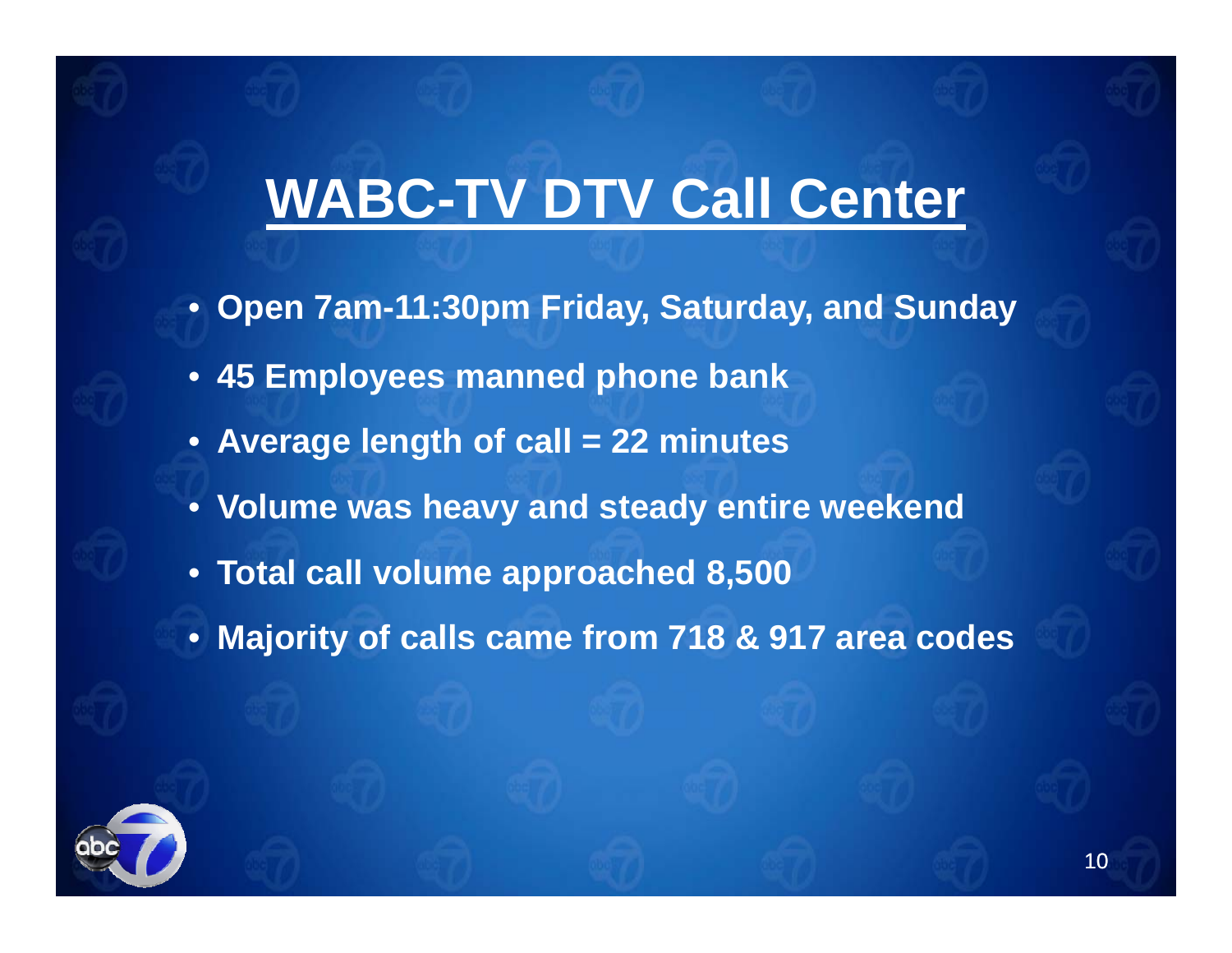#### **NYC Metro Area Code Map**



'ob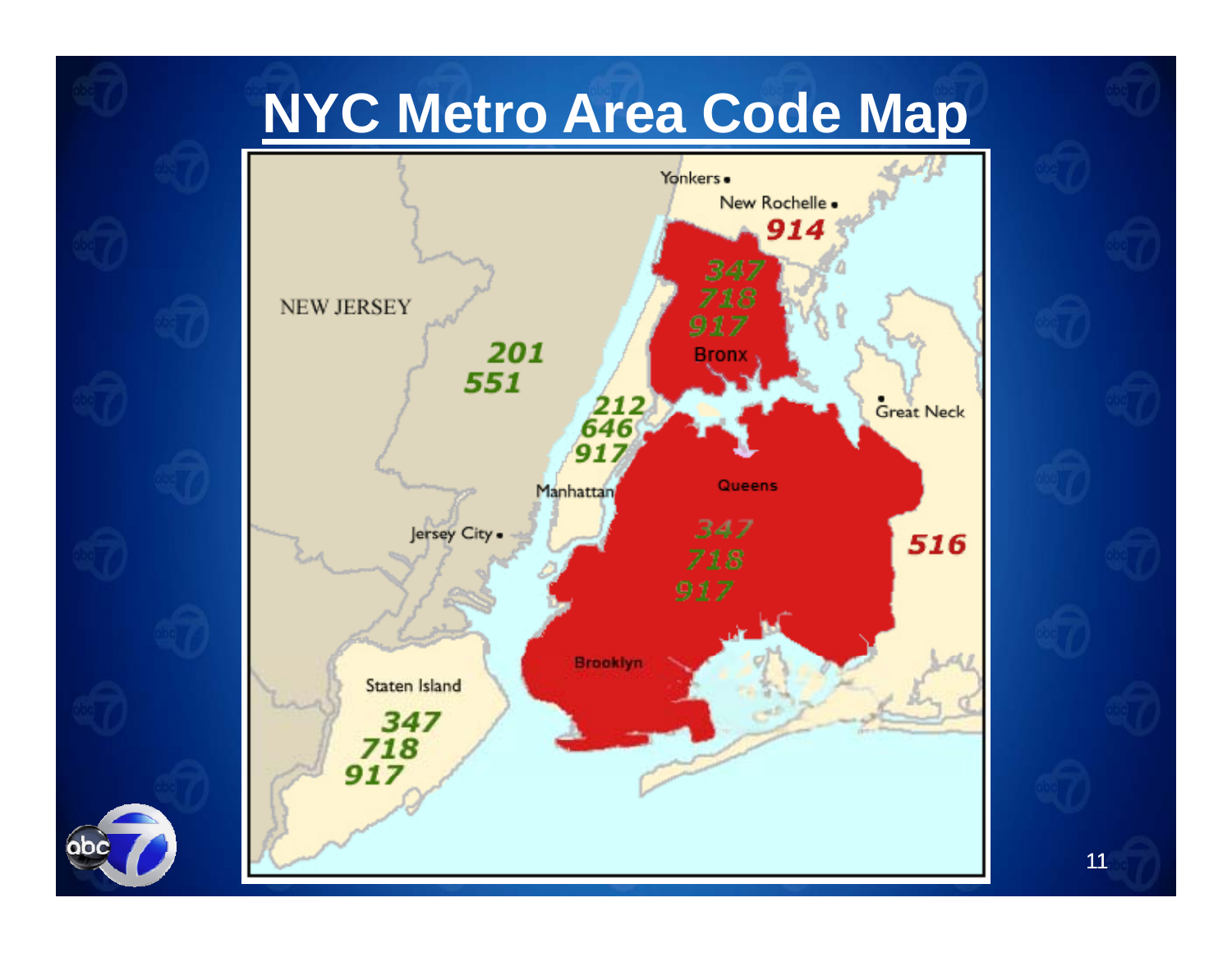# **WABC-TV New York**

**Data Collected From Callers 6/12-6/14/09**

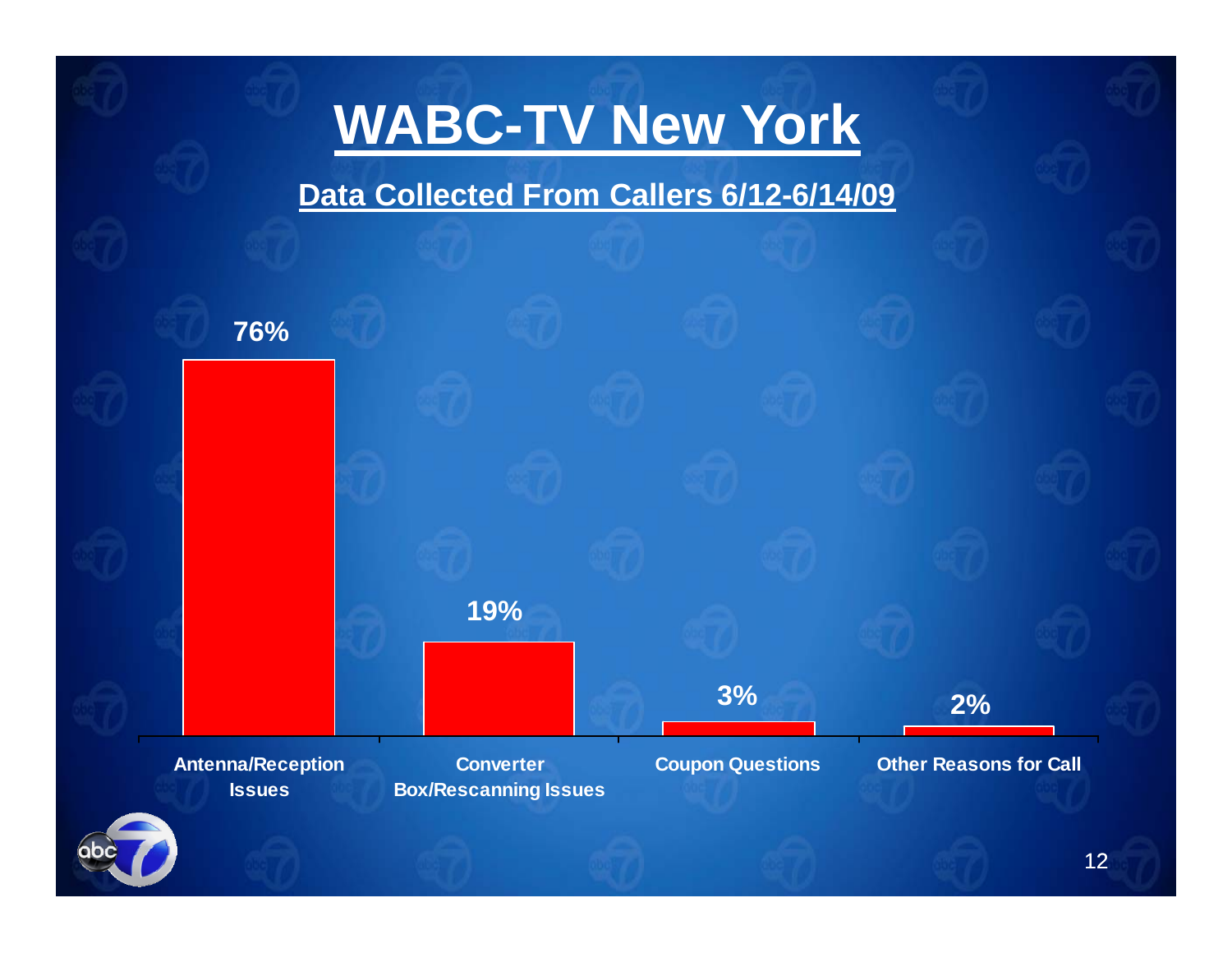# **Ongoing DTV Reception Issues**

- FCC planning factors for VHF DTV stations were **based on using a rooftop outdoor antenna**
- **Viewer phone calls and field tests pointed to the p p following factors affecting VHF DTV reception:**
	- **Many indoor antennas were sold as "DTV Ready"**
	- $\bullet\,$  The signal that is lost passing through building  $\,$ **walls to reach indoor antennas was never accounted for**
	- **Negative effect of electronic noise from electronic devices and appliances on reception indoors**
	- **Place holder**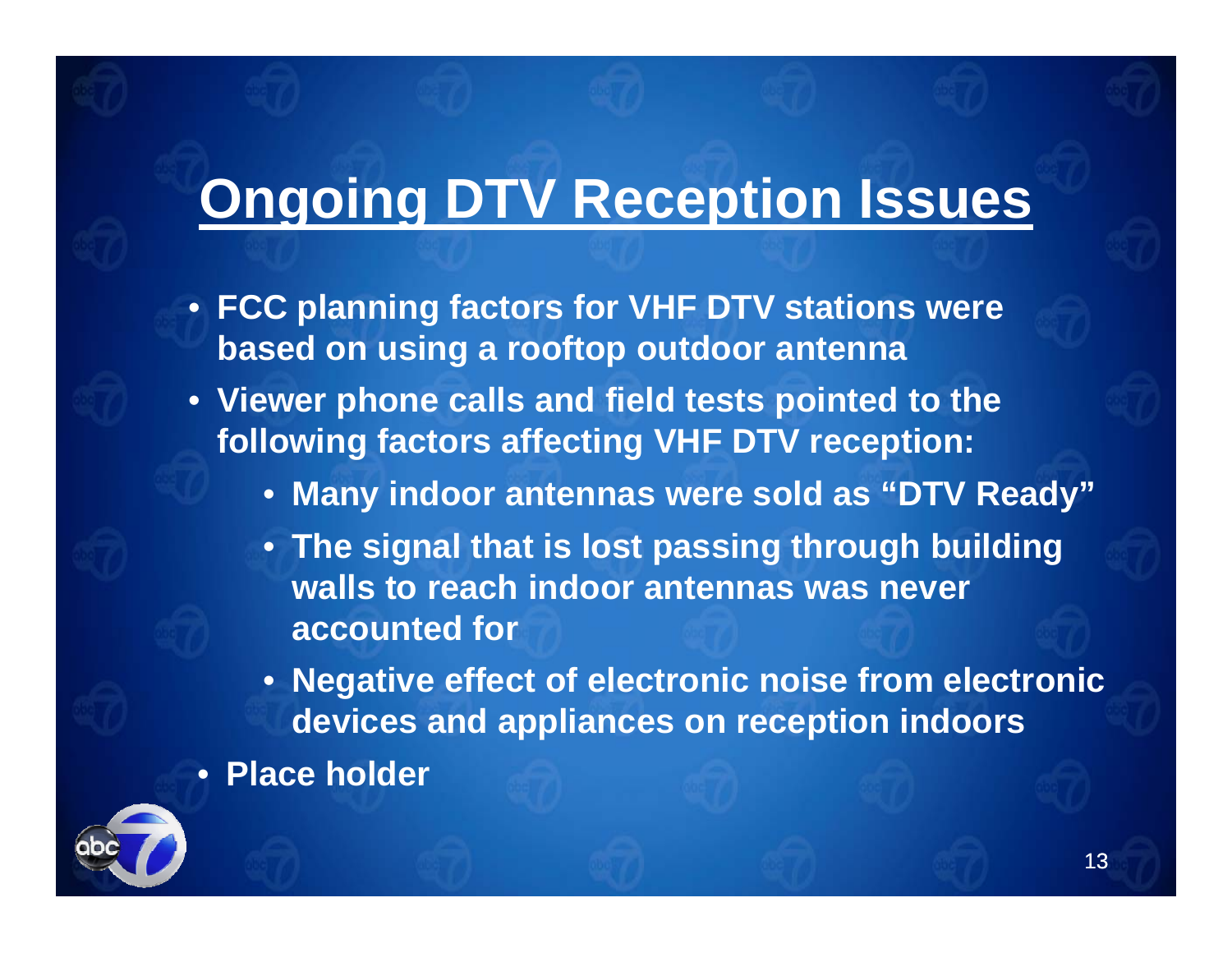#### **Current Status**

- **C t urren t power – 11 69kW 11.69kW**
- **More transmitter power is required**
- **Request filed with the FCC on June 26th to increase our transmitted power from 11.69 kW to 27 kW**
- **The FCC has yet to act on this request, due to concerns about interference to Channel 8 NJN's WNJB**
- **New Jersey Network also operates three other DTV stations with overlapping coverage of NJ coverage**
- **WABC has approached WNJB with the concept of a mutual power increase**
- **WABC ti t i 100 DTV ll WABC continues to receive over DTV calls per week**

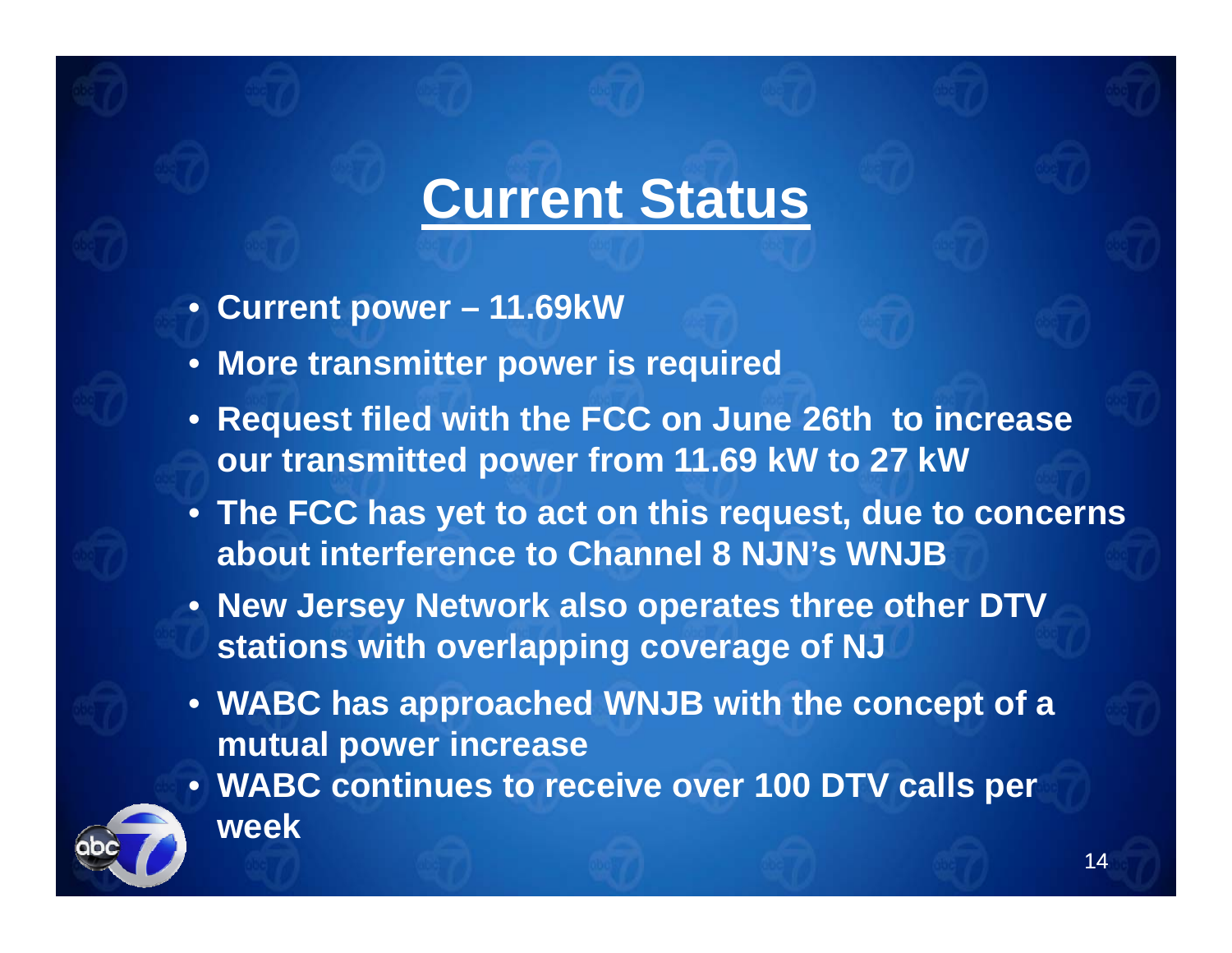### **Nielsen NY Market DTV Readiness**

**Completely Unready Oct 1st 1 2008 3 54 . 5 64 . Feb 1st 2009 1.72 4.91Jun 1st 2009 1.30 4.62Jun 15th 2009 0.90 3.90Aug 1st 2009 0.00 2.89**

**Partially Unready** 3.90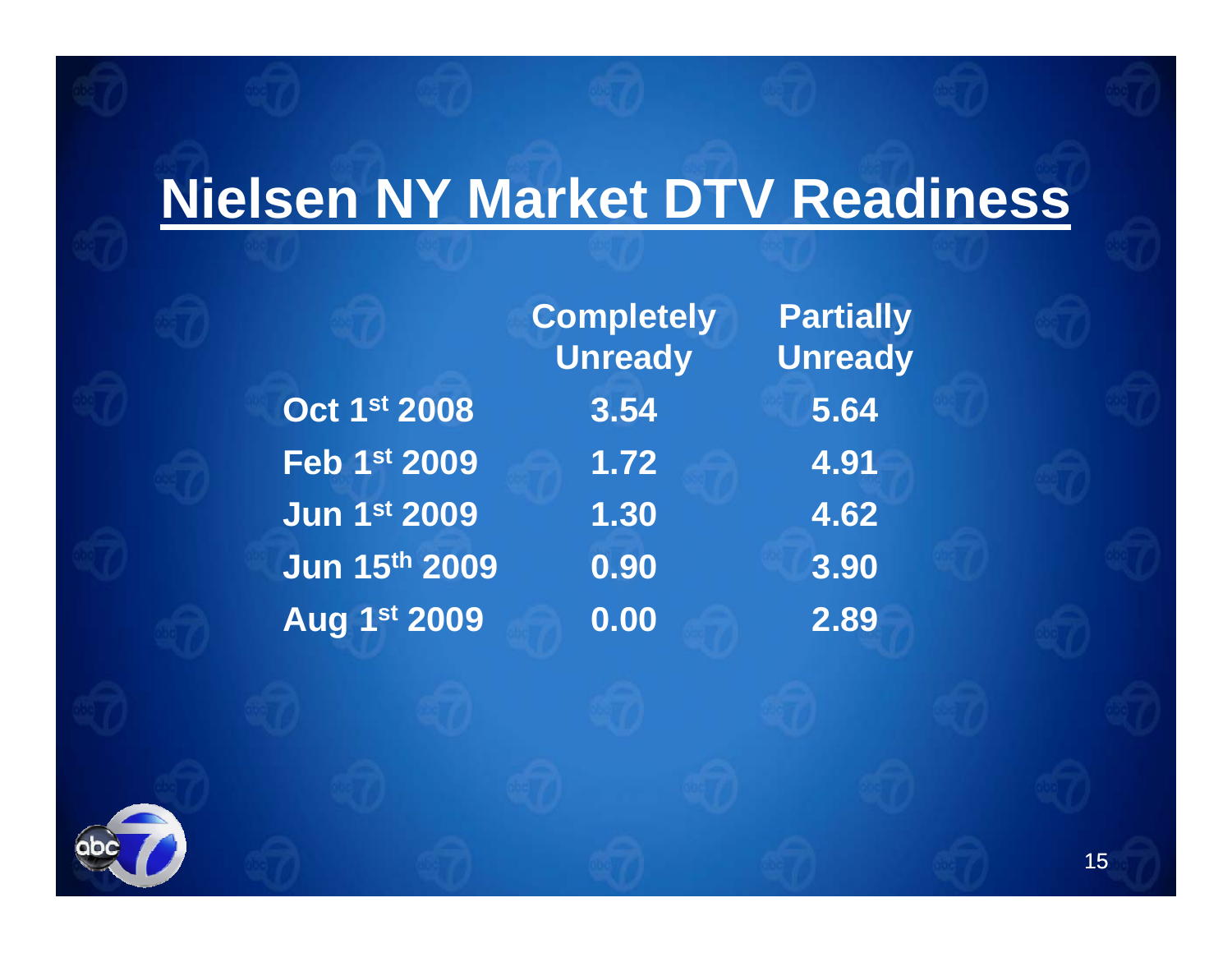# **"No viewer left behind"** 16